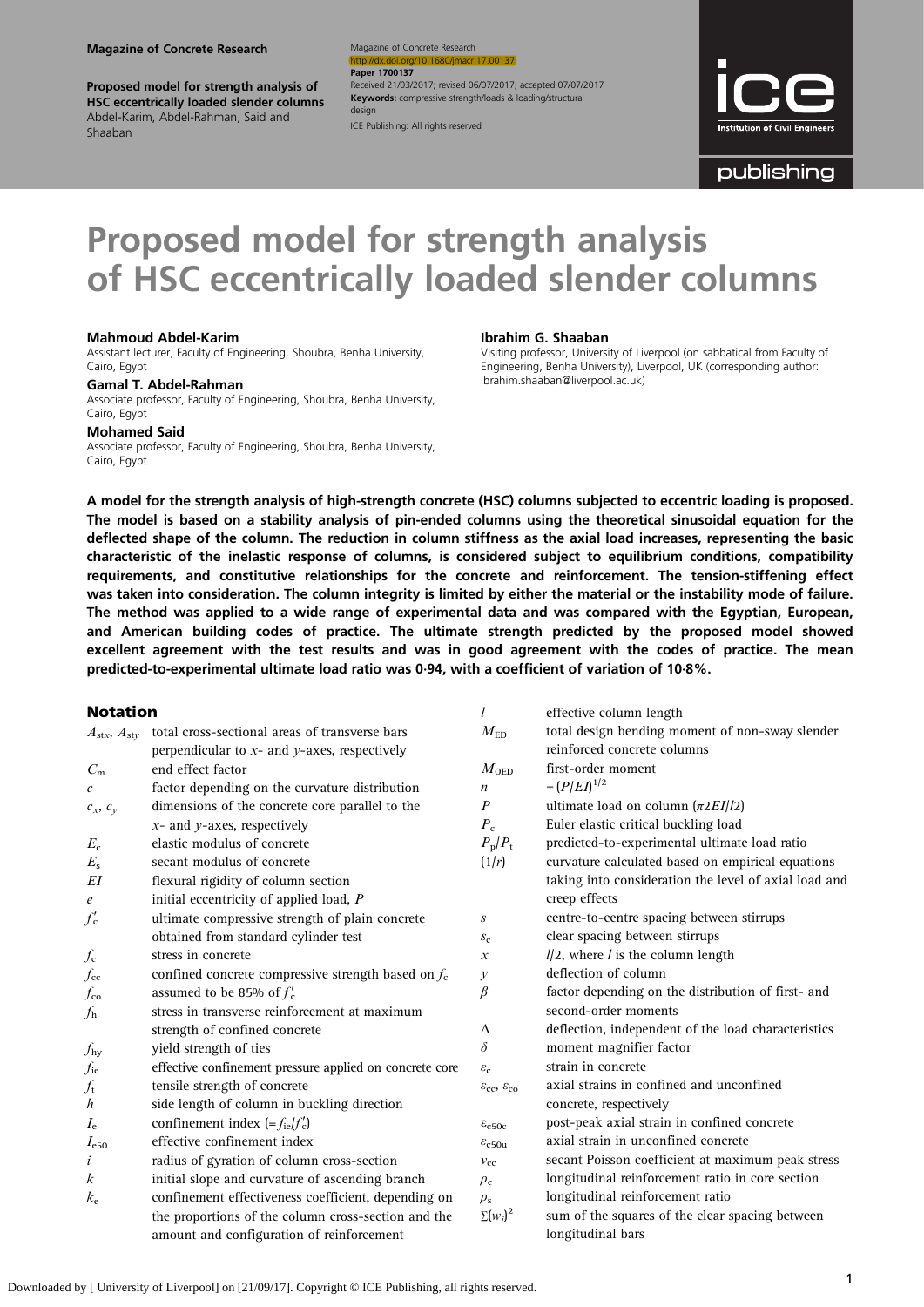# <span id="page-1-0"></span>Introduction

The use of high-strength concrete (HSC) in reinforced concrete columns reduces the column proportions, heightening the adverse effects of the slenderness and potential instability on the column capacity. The significance of slenderness effects in HSC columns has caused concern regarding the applicability of current building code requirements for the design of HSC slender columns. The methods available in the literature for the strength analysis of slender columns are generally based on a simplified non-linear analysis that approximates the column deflection to a sine wave function with either constant [\(Chuang and Kong, 1998;](#page-8-0) [Kuzmanovic, 2014](#page-9-0); [Lloyd and](#page-9-0) [Rangan, 1996](#page-9-0)) or variable (Baž[ant and Xiang, 1997;](#page-8-0) [Mendis,](#page-9-0) [2000](#page-9-0)) wavelength (effective length of the column). The beneficial influence of confinement of the concrete core on the column response ([Galeota](#page-9-0) et al., 1992) (i.e. deformation and strength) has generally been ignored. Commonly, the available methods adopt stress–strain models for unconfined concrete. Probabilistic analyses of the modelling errors of various methods for strength analysis of slender columns [\(Zhou and](#page-9-0) [Hong, 2001\)](#page-9-0) have indicated that modelling errors are sensitive to the adopted concrete stress–strain relationship.

Based on extensive investigation of the response of HSC columns, [Légeron and Paultre \(2003\)](#page-9-0) developed a stress–strain model for confined HSC that considers the effects of concrete strength and transverse and longitudinal reinforcement parameters on the significance of confinement. The strength of confined concrete is determined based on an effective confinement pressure that depends on the stress of transverse reinforcement at the peak strength of concrete and on the configuration of the restrained concrete core. The results of nonlinear finite-element analysis of slender columns under eccentric loads [\(Claeson and Johansson, 1999; Kim and Yang,](#page-9-0) [1995](#page-9-0); Kottb et al[., 2015](#page-9-0)) evince the efficiency of the model in assessing the significance of confinement. Experimental and theoretical models for strength analysis of normal-strength and HSC columns taking the confinement to the core concrete into consideration have also been reported ([Elchalakani](#page-9-0) et al., [2017](#page-9-0); Ma et al[., 2014](#page-9-0); [Niu and Cao, 2015\)](#page-9-0). Ignoring confinement effects was shown to result in an overly conservative post-peak behaviour for the columns.

This research forms a part of a larger project in the study of the theoretical behaviour of HSC columns ([Abdel-Karim,](#page-8-0) [2016](#page-8-0); [Abdel-Karim](#page-8-0) et al., 2016). A method for the strength analysis of braced HSC columns is presented in this paper. The method is based on a stability analysis of pin-ended columns, representing an 'equivalent' column condition, subjected to eccentric loading. In this method, the deflection response of the column is determined by solving for the deflection at the column at mid-height as the load is incremented, considering equilibrium conditions, compatibility requirements and constitutive relationships for both the concrete and the reinforcement. The stress–strain model developed by [Légeron](#page-9-0)

[and Paultre \(2003\)](#page-9-0) for confined HSC was adopted. The peak of the load–deflection curve is considered to define the loadcarrying capacity of the column. Inherently, the method accepts flexural patterns and inelastic buckling as possible flexural modes of column failure (tension or compression). Two load eccentricities were used in this method,  $e_1$  and  $e_2$ (initial eccentricity at top and bottom of the column). The method considered the column curvature as a single curvature with equal eccentricities. The effect of different end-conditions was studied earlier by [Afefy and El-Tony \(2016\)](#page-8-0) for normal-strength concrete columns considering virtual column lengths.

The proposed model was applied to relevant test data from the literature to determine its level of accuracy in dealing with any combination of column parameters. The comparison of the results involved the column capacity and the load–deflection characteristics. In addition, the applicability of current building codes ECP-203 [\(HRBC, 2007\)](#page-9-0), Eurocode 2 (EC2) [\(BSI, 2004](#page-8-0)) and ACI 318 ([ACI, 2014](#page-8-0)) to the strength analysis of HSC columns was examined with respect to the proposed model.

#### Code provisions

The design of slender columns is based on the straining actions resulting from a second-order analysis of the structure, taking into account the effects of material and geometrical non-linearities including creep effects. For the sake of simplicity, the codes specify two alternative methods to account for the second-order bending moment.

The first method, based on nominal stiffness, is EC2-1 or the so-called moment magnifier method. EC2 [\(BSI, 2004](#page-8-0)) specifies the total design bending moment of non-sway slender reinforced concrete columns  $(M_{ED})$  to be

1. 
$$
M_{\text{ED}} = M_{\text{OED}} \left[ 1 + \frac{\beta}{(P_{\text{c}}/P) - 1} \right]
$$

ACI 318 [\(ACI, 2014](#page-8-0)) employs a moment magnifier factor,  $\delta$ , to account for second-order effects assuming implicitly a halfwave sinusoidal shape for the deflection curve of the column

2. 
$$
\delta = \frac{C_m}{1 - (P/P_c)} \ge 1.0
$$

Both EC2 and ACI 318 specify empirical equations for determination of the *EI* value, allowing for the effects of cracking, creep, and non-linearity of the stress–strain relationship of the concrete.

The second method suggested in EC2, called EC2-2, is based on the nominal curvature, where an additional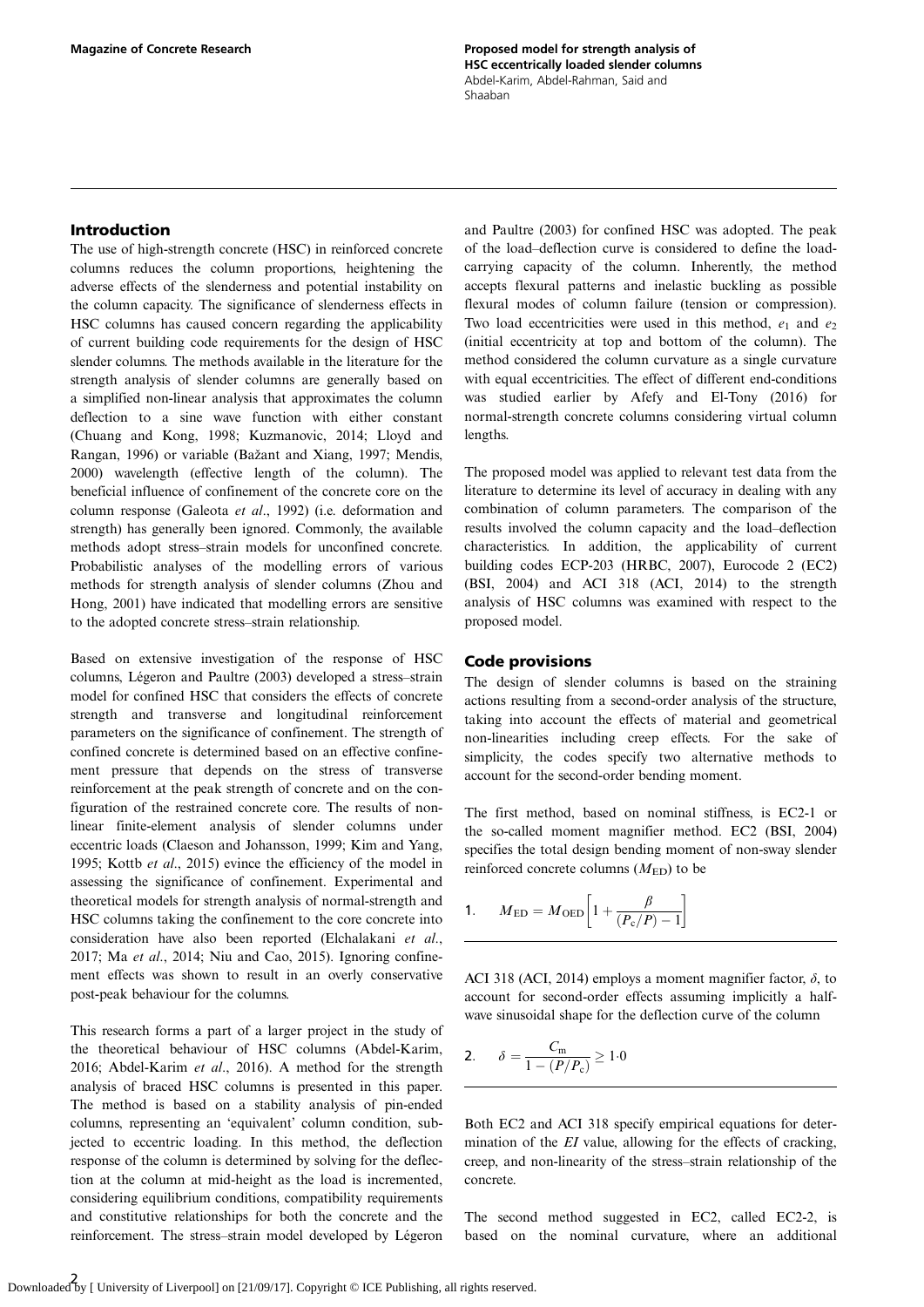<span id="page-2-0"></span>second-order bending moment is calculated assuming the deflection Δ to be

$$
3. \qquad \Delta = \frac{l^2}{c} \left( \frac{1}{r} \right)
$$

The solution for the ultimate load in these equations requires an iterative procedure. On the other hand, the Egyptian code ECP-203 ([HRBC, 2007](#page-9-0)) considers the second-order effects through an additional load eccentricity, Δ, specified to be independent of the load characteristics. The additional eccentricity for rectangular columns is defined as

**4**. 
$$
\Delta = h(0.3l/i)^2/2000;
$$
  $l/i \ge 50$ 

Overall, it can be seen that no refinement of the codes' design methods is feasible without implementing information on the characteristics of concrete as a material.

## Proposed method of analysis

A method for the strength analysis of eccentrically loaded pin-ended braced columns was developed based on stability criteria. The method considers equilibrium and compatibility requirements and the material properties at the critical section of the column. The method is applicable to short to extremely slender columns, accepting that the column integrity is limited by material and/or instability modes of failure.

## Column deflection model

Even though the column response is inelastic, a good approximation may be obtained utilising the elastic deflection equation of the column, although with an appropriate flexural rigidity. According to [Kim and Yang \(1995\),](#page-9-0) a suitable model for flexural rigidity is essential to assess the actual column response. Referring to Figure 1, the second-order differential equation for a column with pinned ends and subjected to eccentric load is

5. 
$$
\frac{d^2y}{dx^2} = -n^2(y + e)
$$

The solution of this equation is given in texts on the mechanics of materials [\(Hearn, 1997\)](#page-9-0) as

6. 
$$
(y + e) = e \tan(nl/2) \sin nx + e \cos nx
$$

It is clear that the deflection curve is sinusoidal. Thus, the deflection is maximum at the column mid-height,  $x = l/2$ , and is given as

7. 
$$
\Delta = e[\sec(nl/2) - 1]
$$



Figure 1. Braced column with pinned ends under eccentric load

The term  $nll2$  may be expressed in terms of the critical buckling load as follows.

$$
8. \qquad n = \sqrt{\left(\frac{P}{EI}\right)}
$$

$$
9. \qquad P_{\rm c} = \pi^2 EI/l^2
$$

Then

**10.** 
$$
nl/2 = (\pi/2)\sqrt{P/P_c}
$$

The term  $nll/2$  indicates that the column deflection is dependent on the eccentricity, the level of applied load and the buckling load. Incidentally, the equation given in ACI 318 [\(ACI, 2014](#page-8-0)) for the moment magnifier factor [\(Equation 2](#page-1-0)) is an approximate version of Equation 7 ([Park and Paulay, 1975](#page-9-0)). In nonlinear analysis, the flexural rigidity is variable, depending on the cracking intensity that, in turn, depends on the load level (cracked section modelling). Therefore the exact equation includes, via the buckling load, the flexural rigidity of the column section as a variable that is dependent on the load level. It is worth mentioning that the flexural rigidity varies along the column length. The buckling load was assumed to be subject to the tangent flexural rigidity of the effective section at the column mid-height. It is formulated by dividing the critical section into steel and concrete layers through its depth. This layering approach permits a variation in strain and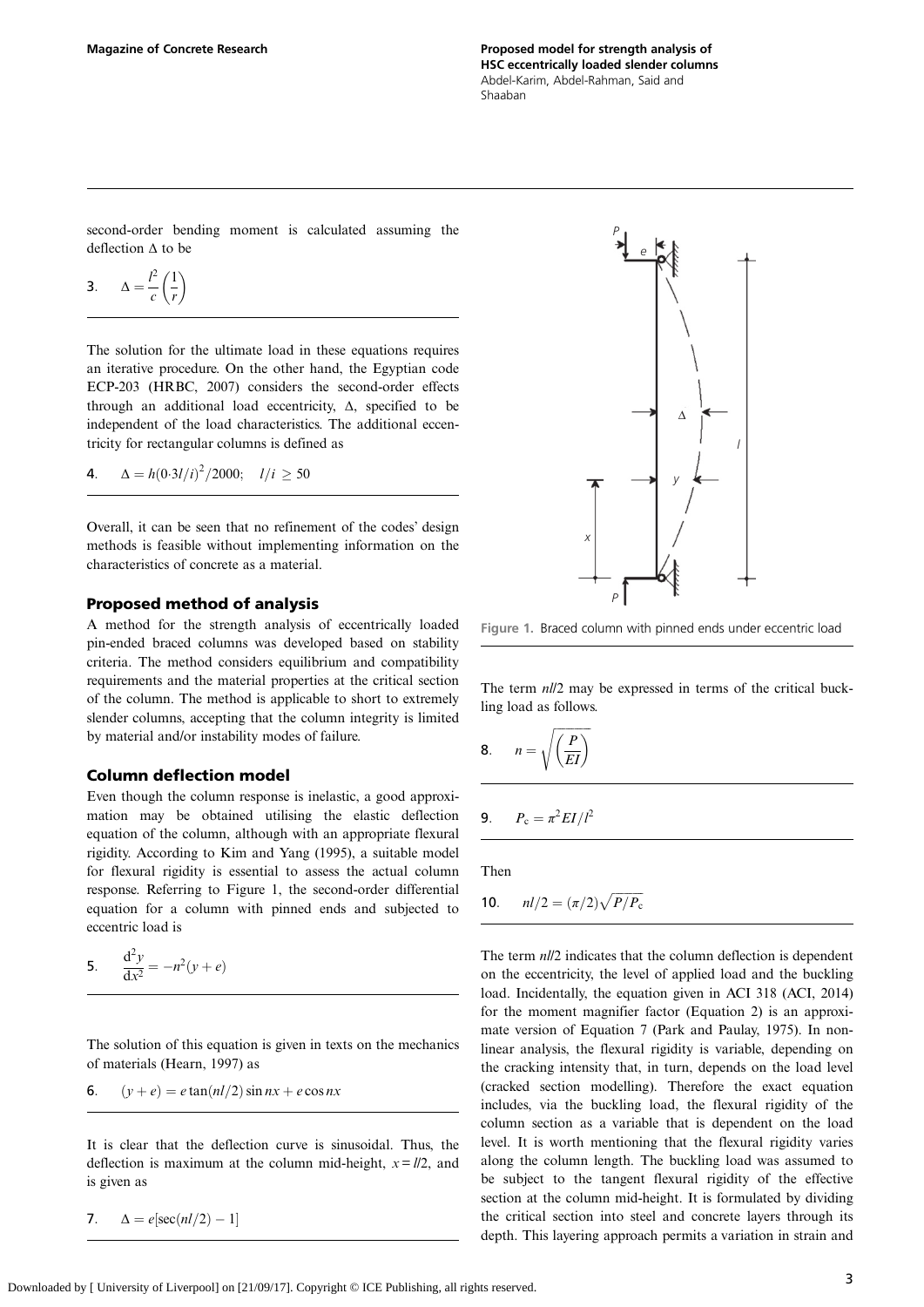stress resultants across the section depth. Strain compatibility across the section depth is based on the assumption that plane sections remain plane after bending. The membrane actions of the layers are integrated through the depth to obtain the flexural rigidity.

## Material model

#### Modelling of concrete

Reported data demonstrate the necessity of considering two models for concrete under compression in a column crosssection – one for the unconfined cover and the other for the confined core. Otherwise, an overly conservative post-peak behaviour is expected ([Claeson and Johansson, 1999\)](#page-9-0). The material model adopted for concrete in compression is based on the model suggested by [Légeron and Paultre \(2003\)](#page-9-0), which is an update of the model presented by [Cusson and Paultre](#page-9-0) [\(1995\)](#page-9-0). Figure 2 shows the stress–strain relationships for unconfined and confined concrete, respectively representing the concrete cover and the core of the column section. The ascending branch of the stress–strain relationship of confined concrete is based on a relationship originally proposed by [Popovics \(1973\)](#page-9-0).

$$
11. \qquad f_{\rm c} = f_{\rm cc} \left[ \frac{k(\varepsilon_{\rm c}/\varepsilon_{\rm cc})}{k - 1 + (\varepsilon_{\rm c}/\varepsilon_{\rm cc})^k} \right]
$$

in which

$$
12. \t f_{\rm cc} = f_{\rm co} \left[ 1.0 + 2.4 (I_{\rm e})^{0.7} \right]
$$

**13.** 
$$
\varepsilon_{\text{cc}} = \varepsilon_{\text{co}} \left[ 1.0 + 35(I_{\text{e}})^{1.2} \right]
$$

$$
14. \qquad k = \frac{E_{\rm c}}{E_{\rm c} - (f_{\rm cc}/\varepsilon_{\rm cc})}
$$

The descending branch is based on the model proposed by [Fafitis and Shah \(1985\)](#page-9-0)

$$
15. \qquad f_{\rm c} = f_{\rm cc} \exp \left[ k_1 (\varepsilon_{\rm c}/\varepsilon_{\rm cc})^{k_2} \right]
$$

in which

**16.** 
$$
k_1 = \ln(0.5)/(\varepsilon_{c50c}/\varepsilon_{cc})^{k_2}
$$

$$
k_2 = 1 + 25/(I_{e50})^2
$$

18.  $\varepsilon_{c50c} = \varepsilon_{c50u} + (1 + 60I_{e50})$ 





where the coefficients  $k_1$  and  $k_2$  control the general slope and the curvature of the descending branch, respectively. Referring to Figure 2,  $\varepsilon_{c50c}$  and  $\varepsilon_{c50u}$  are the axial strains in confined and unconfined concrete at which the stress drops to  $0.5f_{cc}$  and 0.5 $f_{\rm{co}}$ , respectively. Herein,  $\varepsilon_{\rm{c50u}}$  was taken as 0.004. The effective confinement index,  $I_{e50}$ , is evaluated at the post-peak strain  $(\varepsilon_{c,50c})$  assuming the reinforcement bars are yielded.

The aforementioned constitutive model is shown to depend in essence on the effective confinement pressure,  $f_{\text{ie}}$ . Accepting that the confinement pressure developed by transverse reinforcement is non-uniform, [Légeron and Paultre \(2003\)](#page-9-0) assumed the effective confinement pressure to be

$$
19. \qquad f_{\rm ie} = \frac{k_{\rm e} f_{\rm h}}{s} \left( \frac{A_{\rm stx} + A_{\rm sty}}{c_{\rm x} + c_{\rm y}} \right)
$$

where

$$
\textbf{20.} \qquad k_{\text{e}} = \frac{\left[1 - \left(\sum (w_i)^2 / 6c_x c_y\right)\right] \left[1 - \left(s_{\text{c}}/2c_x\right)\right] \left[1 - \left(s_{\text{c}}/2c_y\right)\right]}{\left(1 - \rho_{\text{c}}\right)}
$$

There are two alternatives to compute the stress in the transverse reinforcement, fh, at peak strength of confined concrete. The first alternative is the iterative approach suggested by [Cusson and Paultre \(1995\)](#page-9-0) in which the corresponding strain,  $\varepsilon_{h}$ , needs to be estimated as

$$
21. \qquad \varepsilon_{\rm h} = v_{\rm cc}\varepsilon_{\rm cc} - \frac{(1 - v_{\rm cc})f_{\rm ie}}{(f_{\rm cc}/\varepsilon_{\rm cc})}
$$

considering the secant Poisson's coefficient at maximum peak stresses  $(v_{\rm cc})$  to be equal to 0.43. On the other hand, the direct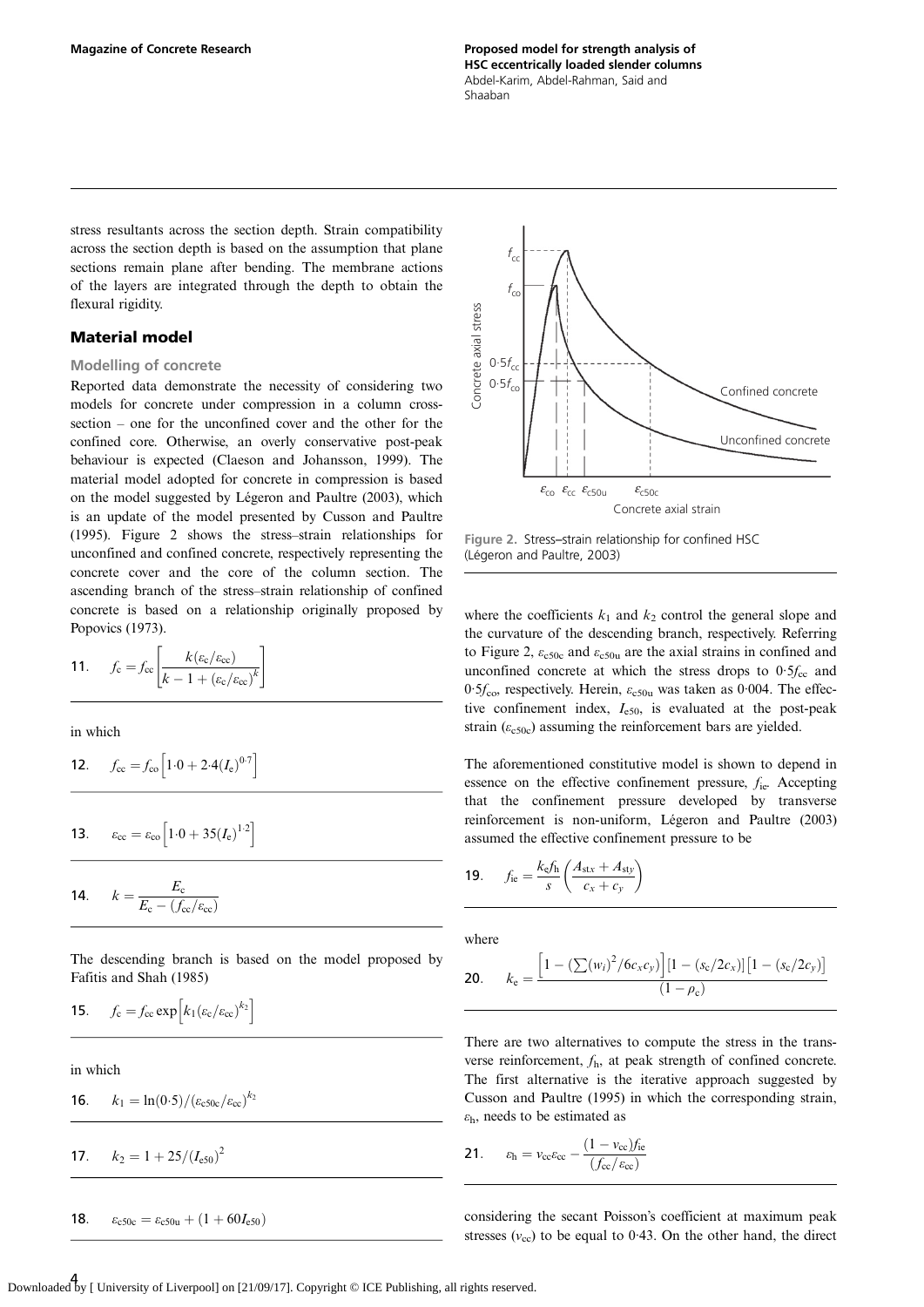<span id="page-4-0"></span>approach suggested by [Légeron and Paultre \(2003\)](#page-9-0), based on a wide range of tested columns, assumes that  $f<sub>h</sub>$  is equal to the yield strength of the ties,  $f_{\text{hys}}$  if  $\eta$  reaches a value of 10 where

$$
\mathbf{22.} \qquad \eta = \frac{s f_{\rm c}'}{k_{\rm e} E_{\rm s} \varepsilon_{\rm co}} \left( \frac{c_x + c_y}{A_{\rm stx} + A_{\rm sty}} \right)
$$

otherwise

Modelling of reinforcement

The stress–strain relationship for the longitudinal reinforcement was modelled by an elastic–perfectly plastic approximation identical in tension and compression. Perfect bond between the reinforcing bars and concrete was assumed.

#### Analysis procedure

The deflection response of the column, including the postpeak response, is determined by solving for the deflection

**23.** 
$$
f_h = \frac{0.25f'_c}{(k_e/s)\left[ (c_x + c_y)/(A_{\text{str}} + A_{\text{sty}}) \right] (\eta - 10)} \ge 0.43\varepsilon_{\text{co}}, E_s \text{ and } < f_{\text{hy}}
$$

Regarding the material model for concrete in tension, this is assumed to be a bilinear stress–strain relationship. A linear ascending branch of the stress–strain relationship was assumed for uncracked concrete with a gradient equal to the initial elastic modulus of concrete in compression, whereas a linear descending softening branch was used to account for the tension-stiffening effect for cracked concrete. The tensile strength of cracked concrete was assumed to vanish at a peak tensile strain equal to ten times the peak tensile strain. [Razvi](#page-9-0) [\(1995\)](#page-9-0) recommends the tensile strength of the concrete to be

$$
24. \t ft = 0.62 \sqrt{f'_{c}} MPa
$$

condition(s) as the load is incremented. For a given load level, the solution for the deflection involves an iterative procedure to comply with the equilibrium and compatibility requirements along with the constitutive relationships for concrete and reinforcement at the critical section of the column. The procedure begins by estimating the strain profile at the critical section and proceeds to consider the resultant stress condition to solve for the column deflection using [Equation 7](#page-2-0). Then, the conditions of equilibrium of the internal and external forces are examined and the estimated strain profile is adjusted accordingly until convergence is achieved. The convergence criterion was based on unbalanced forces with a convergence tolerance of 0·005. The

Table 1. Column specimens tested by [Lloyd and Rangan \(1996\)](#page-9-0) – details and ultimate response

|                 |              |                      |     |      |            |                 | <b>Ultimate response</b> |                   |                       |                                          |                   |                 |                               |
|-----------------|--------------|----------------------|-----|------|------------|-----------------|--------------------------|-------------------|-----------------------|------------------------------------------|-------------------|-----------------|-------------------------------|
|                 |              |                      |     |      |            | Observed        | Predicted                |                   |                       |                                          |                   |                 |                               |
| <b>Specimen</b> | $f'_c$ : MPa | $\rho_s^{\rm a}$ : % | I/I | e/h  | $P_t$ : kN | $\Delta_t$ : mm | $P_{\rm p}$ : kN         | $\Delta_{p}$ : mm | $P_{\rm p}/P_{\rm t}$ | $P_{\text{ECP}}^{\text{b}}/P_{\text{t}}$ | $P_{EC2-1}/P_{t}$ | $P_{EC2-2}/P_t$ | $P_{\text{ACI}}/P_{\text{t}}$ |
| IA              | 58           | 2.2                  | 32  | 0.09 | 1476       | 8.3             | 1359                     | 3.5               | 0.92                  | 0.95                                     | 0.91              | 0.88            | 0.92                          |
| IB              | 58           | 2.2                  | 32  | 0.29 | 830        | 12.5            | 663                      | 15.0              | 0.80                  | 1.03                                     | 0.79              | 0.89            | 0.85                          |
| IC              | 58           | 2.2                  | 32  | 0.37 | 660        | 13.2            | 555                      | 16.1              | 0.84                  | 1.06                                     | 0.78              | 0.92            | 0.92                          |
| <b>IIIA</b>     | 58           | $1-4$                | 32  | 0.09 | 1140       | 8.8             | 1250                     | 3.5               | 1.10                  | 1.17                                     | 1.12              | 1.09            | 1.14                          |
| IIIB            | 58           | $1-4$                | 32  | 0.29 | 723        | 12.9            | 583                      | 15.2              | 0.81                  | 1.09                                     | 0.78              | 0.93            | 0.89                          |
| IIIC            | 58           | $1-4$                | 32  | 0.37 | 511        | $11 - 7$        | 480                      | 14.6              | 0.94                  | 1.24                                     | 0.84              | 1.06            | 0.99                          |
| VA              | 92           | 2.2                  | 32  | 0.09 | 1704       | $6-2$           | 1882                     | 4.5               | $1 - 10$              | 1.23                                     | 1.06              | 1.00            | 1.17                          |
| <b>VB</b>       | 92           | 2.2                  | 32  | 0.29 | 1018       | 9.7             | 914                      | 14.7              | 0.90                  | 1.22                                     | 0.82              | 0.89            | 0.94                          |
| VC              | 92           | 2.2                  | 32  | 0.37 | 795        | 12.3            | 755                      | 14.5              | 0.95                  | 1.23                                     | 0.82              | 0.91            | 0.92                          |
| <b>VIIA</b>     | 92           | $1-4$                | 32  | 0.09 | 1745       | 7·6             | 1804                     | 4.5               | 1.03                  | 1.18                                     | 0.99              | 0.94            | $1 - 11$                      |
| <b>VIIB</b>     | 92           | $1-4$                | 32  | 0.29 | 905        | $11 - 1$        | 827                      | 14.4              | 0.91                  | 1.32                                     | 0.80              | 0.93            | 0.96                          |
| VIIC            | 92           | $1-4$                | 32  | 0.37 | 663        | $15-4$          | 651                      | 11.6              | 0.98                  | 1.38                                     | 0.73              | 0.99            | 0.98                          |
| <b>XIA</b>      | 97.2         | $1-4$                | 32  | 0.09 | 1975       | $6-4$           | 1884                     | 4.5               | 0.95                  | 1.08                                     | 0.92              | 0.87            | 1.03                          |
| <b>XIB</b>      | 97.2         | $1-4$                | 32  | 0.29 | 1002       | 10.9            | 864                      | 14.1              | 0.86                  | 1.22                                     | 0.74              | 0.88            | 0.89                          |
| <b>XIC</b>      | 97.2         | $1-4$                | 32  | 0.37 | 746        | 14.2            | 674                      | 11.3              | 0.90                  | 1.27                                     | 0.66              | 0.92            | 0.91                          |
| Average         |              |                      |     |      |            |                 |                          |                   | 0.93                  | 1.18                                     | 0.85              | 0.94            | 0.97                          |
| Cov: %          |              |                      |     |      |            |                 |                          |                   | 9.80                  | 9.80                                     | 14.9              | 7·0             | 9.7                           |

<sup>a</sup>The yield strength of longitudinal reinforcement was 430 MPa

<sup>b</sup>The cube strength of concrete was taken as 1.25 $f'_{c}$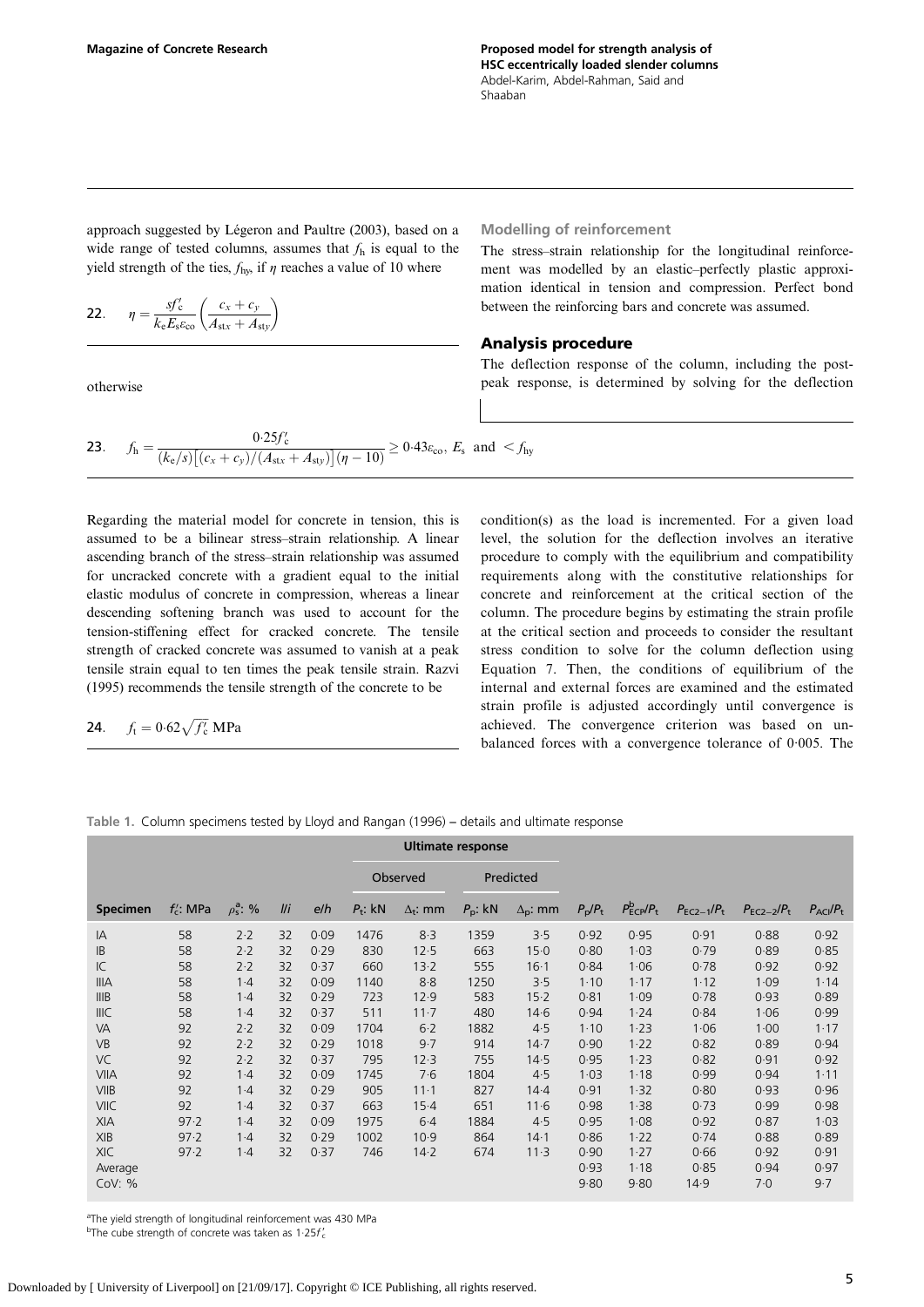Magazine of Concrete Research Proposed model for strength analysis of HSC eccentrically loaded slender columns Abdel-Karim, Abdel-Rahman, Said and Shaaban

load level beyond which convergence was not fulfilled was considered the ultimate load of the column. Note that the analysis of slender columns using the methods specified by EC2 and ACI 318 entails a trial-and-error procedure to determine the ultimate load.

## Experimental verification

The proposed method was applied to extensive test data from the literature to examine its credibility in predicting the response of HSC columns. Of particular interest were the loadcarrying capacity of the column and the load–deflection characteristics. The ultimate load predictions were also compared with the results following the ECP-203, EC2 and ACI 318 code provisions for columns under uniaxial eccentric compression. The strength reduction factors specified by the codes were adopted as unity.

#### Specimens investigated by [Lloyd and Rangan \(1996\)](#page-9-0)

The behaviour of HSC columns under eccentric compression was extensively investigated by [Lloyd and Rangan \(1996\)](#page-9-0). The column parameters were the concrete compressive strength, longitudinal reinforcement ratio, load eccentricity and column cross-section. Five series were chosen for analysis. The volumetric ratio of transverse reinforcement was 0·46% and its yield strength was 450 MPa. The analytical results are compared with the experimental results in [Table 1.](#page-4-0)

Referring to [Table 1,](#page-4-0) excellent agreement was achieved between the predicted and observed ultimate responses. The analysis reflected the essence of the test results that an increase in the initial eccentricity ratio  $(e/h)$ , where e is the eccentricity and h is the length of column's cross-section) resulted in a decrease in the ultimate load and an increase in the column deflection at failure. The mean predicted-to-experimental ultimate load ratio  $P_p/P_t$  was 0.93, with a coefficient of variation (CoV) of 9·80%. The predictions of the column's deflection compare well with the experimental results, not only at the ultimate load level but also throughout the loading range, as revealed by the load–deflection responses shown in Figure 3. There is a tendency, however, to overestimate the post-cracking deflections for specimens with  $elh \ge 0.30$ . The tension-stiffening effect may be underestimated in the present analysis, resulting in a decrease in the column stiffness and consequently an increase in the post-cracking deformations; however, it becomes more influential as elh increases. For specimens with  $e/h = 0.10$ , the analytical load–deflection response was found to be satisfactory.

The ultimate load predicted by EC2-2 (the method based on nominal curvature) was closer to the experimental value than the ECP-203 results. The mean  $P_{EC2-2}/P_t$  ratio was 0.94, with a CoV of 7.0% whereas the mean  $P_{ECP}/P_t$  ratio was 1.18 with a CoV of 9·80%. It should be noted that the stress–strain relationship provided by EC2 accounts for HSC of compressive



Figure 3. Load–deflection response for column specimens tested by [Lloyd and Rangan \(1996\):](#page-9-0) (a) specimens with  $f_c' = 58.0$  MPa; (b) specimens with  $f'_{c} = 97.2$  MPa

strength up to 100 MPa. Besides, ECP-203 neglects the additional eccentricity for specimens with  $\ell / i < 50$ . EC2-1 (the method based on nominal stiffness) tended to underestimate the ultimate loads for columns with  $elh \geq 0.3$ , while the ACI 318 procedure slightly overestimated the ultimate loads for columns with  $elh \leq 0.1$ . This may be attributed to the methods proposed for assessing the column flexure rigidity. The mean  $P_{EC2-1}/P_t$  ratio was 0.85 with a CoV of 14.9% whereas the mean  $P_{ACI}/P_t$  ratio was 0.97 with a CoV of 9.70%. In practice, such a discrepancy in the results of the building codes is expected to yield a non-uniform safety margin in column design.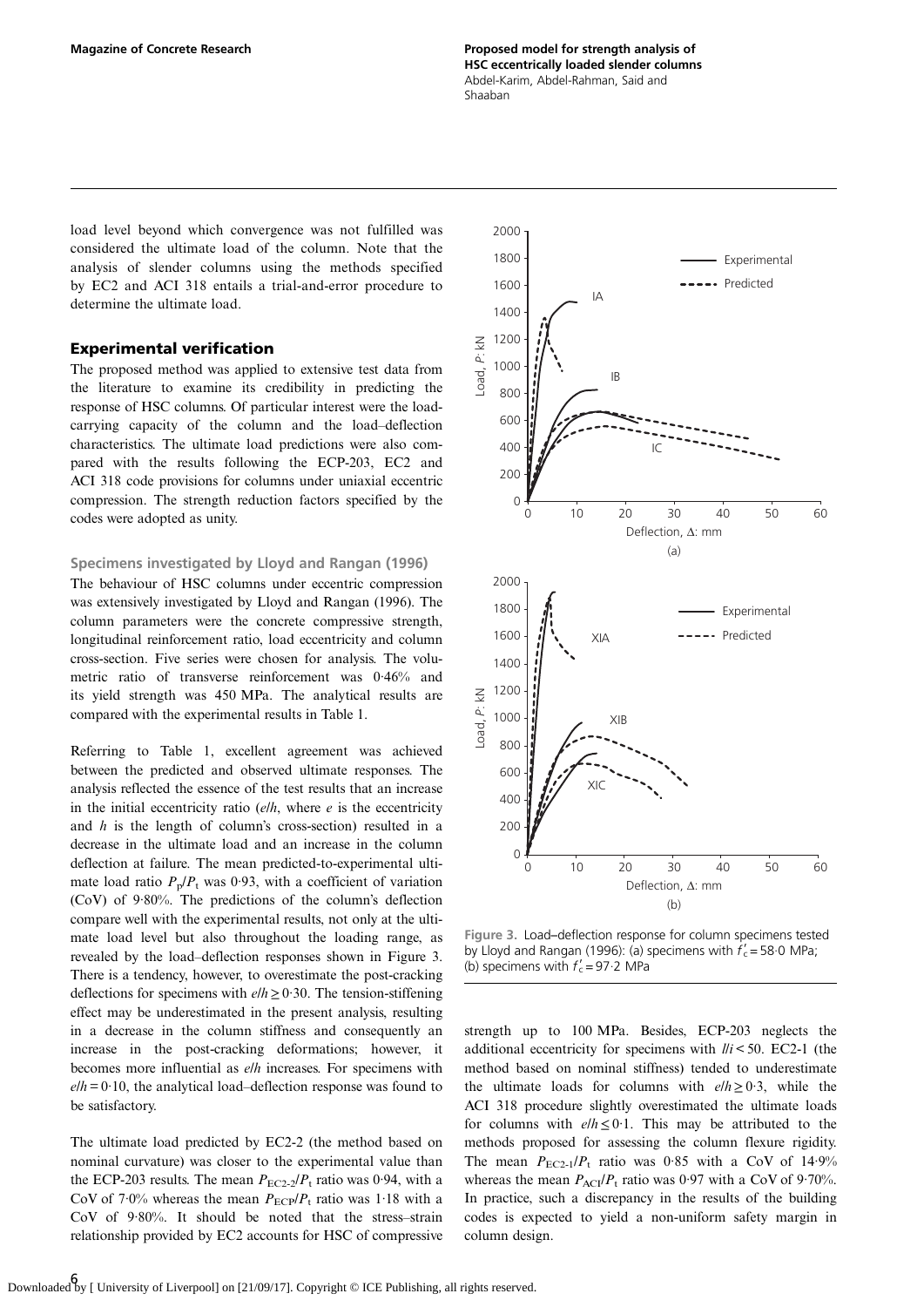|                 |              |                      |     |      | <b>Ultimate response</b> |                 |                  |                   |                       |                                          |                 |                 |                               |
|-----------------|--------------|----------------------|-----|------|--------------------------|-----------------|------------------|-------------------|-----------------------|------------------------------------------|-----------------|-----------------|-------------------------------|
|                 |              |                      |     |      | Observed                 |                 | Predicted        |                   |                       |                                          |                 |                 |                               |
| <b>Specimen</b> | $f'_c$ : MPa | $\rho_s^{\rm a}$ : % | I/I | e/h  | $P_t$ : kN               | $\Delta_t$ : mm | $P_{\rm p}$ : kN | $\Delta_{p}$ : mm | $P_{\rm p}/P_{\rm t}$ | $P_{\text{ECP}}^{\text{b}}/P_{\text{t}}$ | $P_{EC2-1}/P_t$ | $P_{EC2-2}/P_t$ | $P_{\text{ACI}}/P_{\text{t}}$ |
| 10M2-1          | 63.5         | 2.0                  | 10  | 0.30 | 179                      | 0.44            | 158.9            | $1-1$             | 0.89                  | 0.97                                     | 0.853687        | 0.887319        | 0.97                          |
| 10M 2-2         | 63.5         | 2.0                  | 10  | 0.30 | 182.8                    | 0.433           |                  |                   | 0.87                  | 0.95                                     | 0.835941        | 0.868874        | 0.95                          |
| 10M4-1          | 63.5         | 4.0                  | 10  | 0.30 | $207 - 7$                | 0.43            | 177.2            | 0.9               | 0.85                  | 0.91                                     | 0.806339        | 0.833068        | 0.91                          |
| 10M4-2          | 63.5         | 4.0                  | 10  | 0.30 | $204 - 6$                | 0.462           |                  |                   | 0.87                  | 0.92                                     | 0.818556        | 0.84569         | 0.92                          |
| 60M2-1          | 63.5         | 2.0                  | 60  | 0.30 | 102.8                    | 20.32           | $82 - 1$         | 16.9              | 0.80                  | 1.08                                     | 0.6448          | 0.875085        | 0.74                          |
| 60M2-2          | 63.5         | 2.0                  | 60  | 0.30 | 113.5                    | 18.08           |                  |                   | 0.72                  | 0.97                                     | 0.584013        | 0.792588        | 0.67                          |
| 100M2-1         | 63.5         | 2.0                  | 100 | 0.30 | 45.2                     | 26.24           | $51-1$           | $30 - 1$          | 1.13                  | 1.07                                     | 0.846335        | 0.782955        | 1.00                          |
| 100M2-2         | 63.5         | 2.0                  | 100 | 0.30 | 47.6                     | 27.24           |                  |                   | 1.07                  | 1.01                                     | 0.803663        | 0.743479        | 0.95                          |
| 100M4-1         | 63.5         | 4.0                  | 100 | 0.30 | 59.6                     | 31.08           | 58.2             | 35.0              | 0.98                  | 1.19                                     | 0.705038        | 0.875218        | 0.77                          |
| 100M4-2         | 63.5         | 4.0                  | 100 | 0.30 | 60.5                     | 34.24           |                  |                   | 0.96                  | 1.17                                     | 0.69455         | 0.862198        | 0.75                          |
| 10H2-1          | 86.2         | 2.0                  | 10  | 0.30 | 235.3                    | 0.469           | 198.8            | $1-0$             | 0.84                  | 0.95                                     | 0.764878        | 0.795221        | 0.95                          |
| 10H2-2          | 86.2         | 2.0                  | 10  | 0.30 | $240 - 4$                | 0.442           |                  |                   | 0.83                  | 0.93                                     | 0.748651        | 0.778351        | 0.93                          |
| 10H4-1          | 86.2         | 4.0                  | 10  | 0.30 | 255.8                    | 0.48            | 217.3            | 0.9               | 0.85                  | 0.93                                     | 0.766604        | 0.783287        | 0.93                          |
| 10H4-2          | 86.2         | 4.0                  | 10  | 0.30 | $257 - 7$                | 0.5             |                  |                   | 0.84                  | 0.92                                     | 0.760952        | 0.777511        | 0.92                          |
| 60H2-1          | 86.2         | 2.0                  | 60  | 0.30 | 122.1                    | $15-4$          | 101.3            | $16 - 1$          | 0.83                  | 1.08                                     | 0.586749        | 0.821113        | 0.74                          |
| 60H2-2          | 86.2         | 2.0                  | 60  | 0.30 | 123.7                    | 16.72           |                  |                   | 0.82                  | 1.07                                     | 0.579159        | 0.810492        | 0.73                          |
| 100H2-1         | 86.2         | 2.0                  | 100 | 0.30 | 54.3                     | 24.3            | 61.3             | 27.5              | 1.13                  | 0.97                                     | 0.738351        | 0.685437        | 0.99                          |
| 100H2-2         | 86.2         | 2.0                  | 100 | 0.30 | 54.9                     | 23.68           |                  |                   | 1.12                  | 0.96                                     | 0.730281        | 0.677946        | 0.98                          |
| 100H4-1         | 86.2         | 4.0                  | 100 | 0.30 | 66.6                     | 32.44           | 69.9             | 33.1              | 1.05                  | 1.22                                     | 0.668352        | 0.841039        | 0.78                          |
| 100H4-2         | 86.2         | 4.0                  | 100 | 0.30 | $64 - 7$                 | 33.32           |                  |                   | 1.08                  | 1.26                                     | 0.687979        | 0.865737        | 0.81                          |
| Average         |              |                      |     |      |                          |                 |                  |                   | 0.93                  | 1.03                                     | 0.73            | 0.81            | 0.87                          |
| Cov: %          |              |                      |     |      |                          |                 |                  |                   | 13.6                  | $10-6$                                   | 11.5            | 7.8             | 11.80                         |

Table 2. Column specimens tested by [Kim and Yang \(1995\)](#page-9-0) – details and ultimate response

<sup>a</sup>The yield strength of longitudinal reinforcement was 387 MPa

<sup>b</sup>The cube strength of concrete was taken as 1.25 $f'_{c}$ 

Specimens tested by [Kim and Yang \(1995\)](#page-9-0)

[Kim and Yang \(1995\)](#page-9-0) reported test results on 30 tied columns of 80 mm square cross-section and slenderness ratios of 10, 60 and 100. The initial eccentricity of the applied load was 24 mm. Three strengths of concrete (25·5, 63·5 and 86·2 MPa) and two ratios of longitudinal steel  $(2.0\%$  and  $4.0\%)$  were used. The volumetric ratio of transverse reinforcement was 0·44% and its yield strength was 250 MPa. As shown in Table 2, only HSC specimens were considered in the analysis.

Table 2 shows that the correlation with ultimate load predictions was satisfactory, with a mean value of  $P_p/P_t$  of 0.93 and a CoV of 13.6%. The rather high variation in the  $P_p/P_t$  ratio is attributed in part to the discrepancy in the experimental results of identical specimens. Table 2 also shows that the significance of test deflections at failure was adequately predicted, particularly for columns with a slenderness ratio  $\geq 60$ . [Figure 4](#page-7-0) shows that the load–deflection responses for specimens with  $\ell / i = 100$ were in close agreement with the test results. The analysis once again slightly overestimated the post-cracking deflections due to an underestimation of the tension-stiffening effect of cracked concrete. The deviation in the results vanished for all column specimens prior to failure, indicating that the tensionstiffening effect had no influence on the ultimate response of the specimens.

As far as the building codes are concerned, ECP-203 overestimated the ultimate loads, particularly for columns with  $li = 100$  and a longitudinal reinforcement ratio of 4%. The mean  $P_{\text{ECP}}/P_{\text{t}}$  ratio was 1.03 with a CoV of 10.6%. Except for ECP-203, the iterative process in all the procedures adjusts the neutral axis position as it decreases by increasing the longitudinal reinforcement content, resulting in higher mid-height deflections. On the other hand, the methods based on nominal stiffness (EC2-1 and ACI 318) significantly underestimated the predicted ultimate loads for columns with  $\ell i = 100$  and a longitudinal reinforcement ratio of 4%. However, excellent results were obtained using the proposed method. The tension-stiffening effect appears to be significant in affecting eccentric columns, particularly when the bending moment is dominant. The provisions set by EC2-2 and ACI 318 yielded better predictions than the other methods for the entire range of columns analysed. The mean  $P_{EC2-2}/P_t$  and  $P_{ACI}/P_t$  ratios were 0.81 and 0.87, respectively, with CoVs of 7·8% and 11·8%, respectively.

#### Specimens investigated by [Lee and Son \(2000\)](#page-9-0)

[Lee and Son \(2000\)](#page-9-0) carried out extensive experimental work on well-confined square column specimens to investigate their structural behaviour under eccentric loading. The main variables included were concrete compressive strength, longitudinal reinforcement ratio, load eccentricity and slenderness ratio.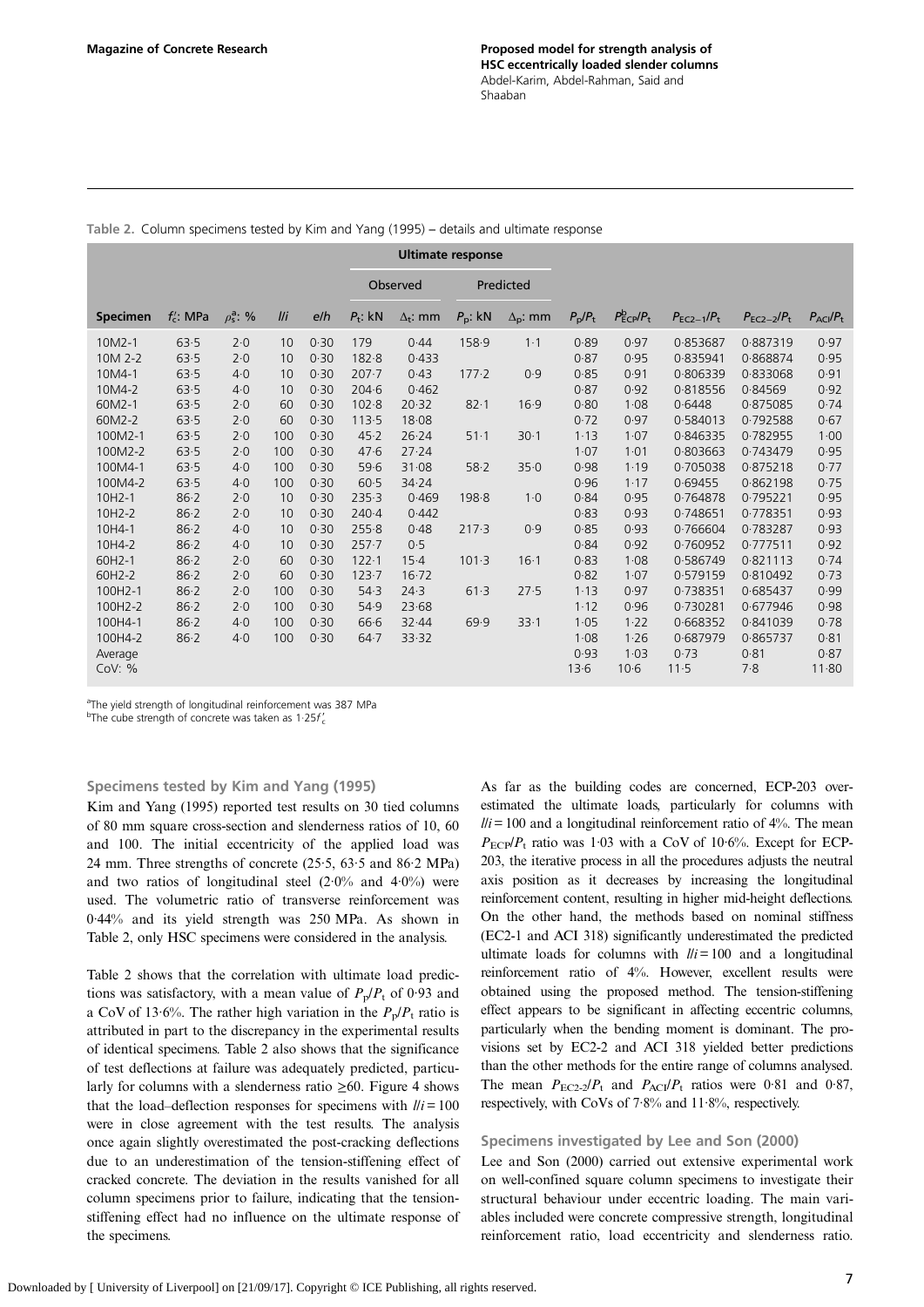<span id="page-7-0"></span>Magazine of Concrete Research Proposed model for strength analysis of HSC eccentrically loaded slender columns Abdel-Karim, Abdel-Rahman, Said and Shaaban



Figure 4. Load–deflection response for slender specimens tested by [Kim and Yang \(1995\):](#page-9-0) (a) specimens with  $f'_{c} = 63.5$  MPa; (b) specimens with  $f'_c = 86.2$  MPa

A high volumetric ratio of lateral reinforcement of 2·04% was used with a yield strength of 340 MPa. The concrete strengths were 34·9, 41·8, 70·4 and 93·2 MPa. The analysis was performed for HSC column specimens. The specimen details and results are summarised in [Table 3](#page-8-0).

[Table 3](#page-8-0) shows excellent correlation of the ultimate load results, with a mean predicted-to-experimental ultimate load ratio of 0·95 and a CoV of 10·5%, thus indicating the credibility of the confinement model adopted. The confined concrete strength,  $f_{\rm cc}$ , for test specimens was shown to range from 1.14 to 1.21 of the unconfined concrete strength,  $f_{\rm co}$ . Furthermore, satisfactory predictions of the columns' deflection at failure were realised.

ECP-203 tended to overestimate the column capacity, particularly for specimens with  $\ell / i = 40$ . The recorded deflection for these specimens was as high as 53% of the initial eccentricity. It is apparent that overlooking second-order effects in the analysis of HSC short specimens with  $lli$  ratios close to the limiting value of 50 is inaccurate. The upper limit of the slenderness ratio set by ACI 318 for short braced columns bent in single curvature was 22. This may justify the superior results shown in [Table 3](#page-8-0) for ACI 318 compared with those of ECP-203. Reliance of the additional load eccentricity considered in the ACI 318 analysis on the initial eccentricity is an added factor. ACI 318 implicitly adopts an almost linear stress–strain relationship for HSC, in agreement with the experimental evidence. The mean value of the ultimate load ratio was 1·11 with a CoV of 11·4% for the ECP-203 predictions compared with 0·89 and 18·8% for the ACI 318 results.

On the other hand, the EC2 slenderness limit for short braced columns bent in single curvature is dependent on the axial load level, the mechanical reinforcement ratio and the creep coefficient. The upper limit of the slenderness ratio for short braced columns is a maximum of 10·78, justifying the conservativeness of the EC2 results shown in [Table 3](#page-8-0). Specifically, the EC2-2 procedure yielded the least ultimate load variation (the mean  $P_{\text{EC2-2}}/P_{\text{t}}$  ratio was 0.91 with a CoV of 8.7%). The methods based on nominal stiffness indicated higher CoVs (18·8% and 19·8% for ACI 318 and EC2-1, respectively). It should be noted that the mid-height deflection estimated by EC2-2 was mainly dependent on the slenderness ratio, similar to the ECP-203 procedure. It is believed that the overestimation of the ECP-203 method for columns having practical reinforcement ratios up to 2% is due to the use of a stress– strain relationship for normal-strength concrete and to the upper limit of the slenderness ratio for short braced columns  $(1/i = 50)$ .

#### Conclusions

The proposed model for the strength analysis of eccentrically loaded pin-ended braced HSC columns assumes that column deflection is dependent on the initial eccentricity, the level of applied load and a buckling load based on variable column stiffness. The model accepts material failure and instability as possible modes of column failure. The model was verified by comparing its results with experimental results of 58 column specimens taken from the literature with different variables (i.e. slenderness ratios, concrete compressive strengths, volumetric ratios of transverse reinforcement and longitudinal reinforcement ratios). The columns were tested under eccentric loading with initial eccentricity ratios (elh) ranging between 0·09 and 0·54. In addition, the model results were also compared with those of current building codes. The following conclusions can be drawn from the results of this study.

(a) The predicted behaviour (load-carrying capacity and load–deflection characteristics) was in excellent agreement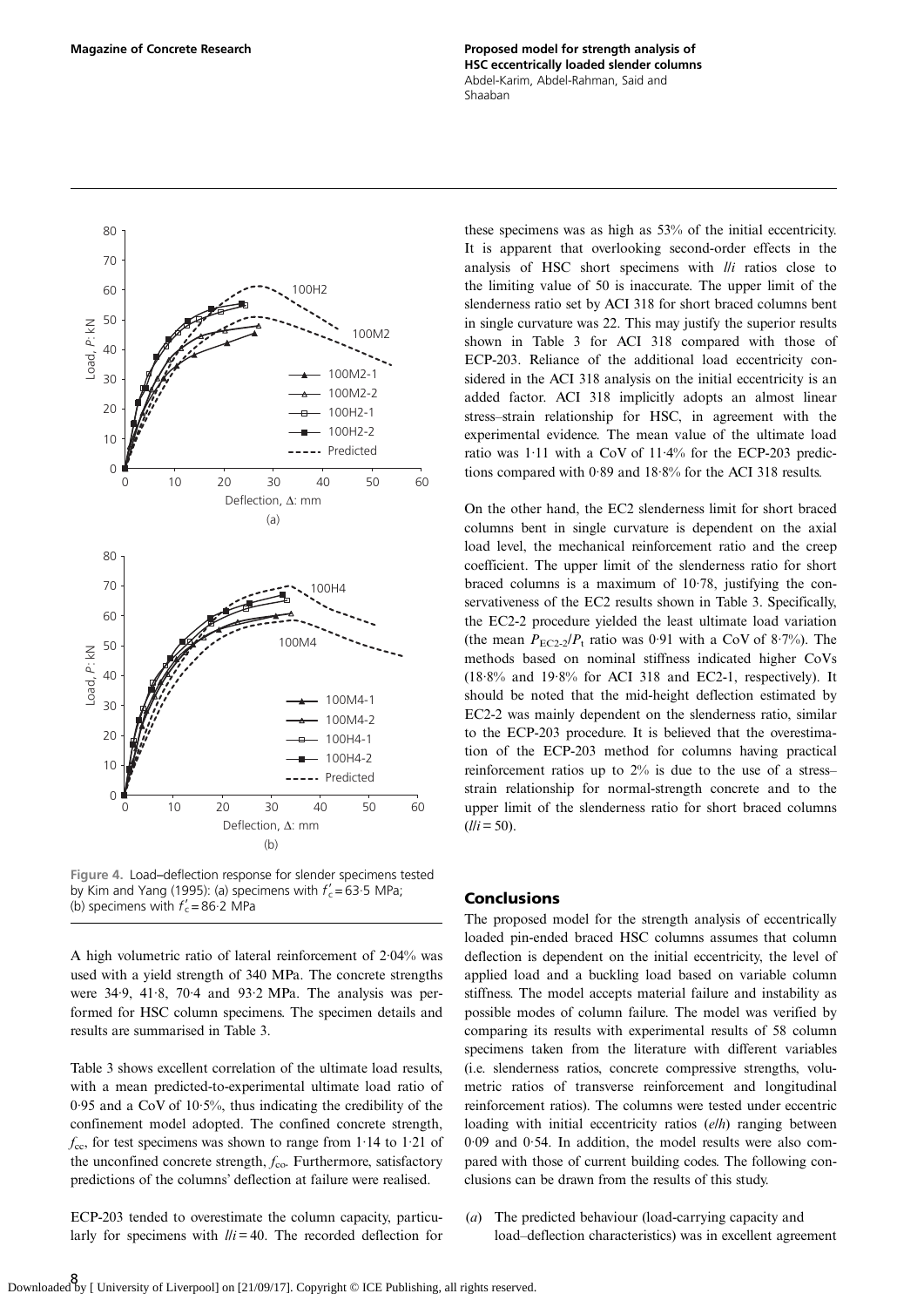|                 |              |                      |     |      | <b>Ultimate response</b> |                 |                  |                   |                       |                                          |                 |                 |                               |
|-----------------|--------------|----------------------|-----|------|--------------------------|-----------------|------------------|-------------------|-----------------------|------------------------------------------|-----------------|-----------------|-------------------------------|
|                 |              |                      |     |      | Predicted<br>Observed    |                 |                  |                   |                       |                                          |                 |                 |                               |
| <b>Specimen</b> | $f'_c$ : MPa | $\rho_s^{\rm a}$ : % | I/I | e/h  | $P_t$ : kN               | $\Delta_t$ : mm | $P_{\rm p}$ : kN | $\Delta_{p}$ : mm | $P_{\rm p}/P_{\rm t}$ | $P_{\text{ECP}}^{\text{b}}/P_{\text{t}}$ | $P_{EC2-1}/P_t$ | $P_{EC2-2}/P_t$ | $P_{\text{ACI}}/P_{\text{t}}$ |
| $HS-1$          | 70.4         | 2.2                  | 19  | 0.21 | 529                      | 0.9             | 514              | 3.8               | 0.97                  | 1.03                                     | 0.87            | 0.90            | 1.03                          |
| $HS-2$          | 70.4         | 2.2                  | 19  | 0.38 | 333                      | 2.8             | 312              | 4.1               | 0.94                  | 1.06                                     | 0.64            | 0.91            | 1.06                          |
| $HS-3$          | $70-4$       | 2.2                  | 19  | 0.54 | 187                      | 3.5             | 191              | $3-1$             | 1.02                  | 1.07                                     | 0.86            | 0.97            | 1.07                          |
| $HM-1$          | $70-4$       | 2.2                  | 40  | 0.17 | 508                      | $8-1$           | 453              | 7.1               | 0.89                  | 1.20                                     | 0.94            | 0.94            | 0.70                          |
| $HM-2$          | 70.4         | 2.2                  | 40  | 0.38 | 307                      | $10-8$          | 261              | 12.5              | 0.85                  | 1.15                                     | 0.56            | 0.86            | 0.72                          |
| $HM-3$          | 70.4         | 2.2                  | 40  | 0.54 | 156                      | $10-1$          | 154              | $11 - 4$          | 0.98                  | 1.28                                     | 0.78            | 0.98            | 0.97                          |
| $HL-1$          | $70-4$       | 2.2                  | 61  | 0.17 | 523                      | 19.7            | 325              | 15.8              | 0.62                  | 0.78                                     | 0.36            | 0.70            | 0.44                          |
| $HL-2$          | $70-4$       | 2.2                  | 61  | 0.38 | 205                      | 18.4            | 200              | 21.5              | 0.97                  | 1.02                                     | 0.69            | 0.97            | 0.83                          |
| $HL-3$          | $70-4$       | 2.2                  | 61  | 0.54 | 118                      | 14.9            | 124              | 19.7              | 1.05                  | 1.04                                     | 0.80            | 1.00            | 1.03                          |
| $HS-1A$         | $70-4$       | 5·6                  | 19  | 0.21 | 669                      | 1.3             | 678              | 3.9               | 1.01                  | 1.01                                     | 0.89            | 0.90            | 1.01                          |
| $HS-3A$         | 70.4         | 5.6                  | 19  | 0.54 | 340                      | 2.9             | 353              | 6.3               | 1.04                  | 1.05                                     | 0.89            | 0.90            | 1.05                          |
| $HM-1A$         | $70-4$       | 5.6                  | 40  | 0.17 | 631                      | 6.5             | 641              | 6.8               | 1.02                  | 1.19                                     | 0.99            | 0.94            | 0.81                          |
| HM-3A           | 70.4         | 5.6                  | 40  | 0.54 | 273                      | $10-4$          | 303              | 14.1              | 1.11                  | 1.30                                     | 0.98            | 1.02            | 1.00                          |
| $HL-1A$         | 70.4         | 5.6                  | 61  | 0.17 | 488                      | 18.5            | 461              | 24.7              | 0.94                  | 1.08                                     | 1.03            | 0.94            | 0.73                          |
| HL-3A           | $70-4$       | 5.6                  | 61  | 0.54 | 216                      | 23.2            | 236              | 26.0              | 1.09                  | 1.30                                     | 0.89            | 1.11            | 0.86                          |
| $VS-1$          | 93.2         | 2.2                  | 19  | 0.21 | 655                      | 2.6             | 638              | 3.3               | 0.97                  | 1.07                                     | 0.84            | 0.88            | 1.07                          |
| $VS-2$          | 93.2         | 2.2                  | 19  | 0.38 | 416                      | 2.7             | 369              | 3.5               | 0.89                  | 1.03                                     | 0.57            | 0.86            | 1.03                          |
| $VM-1$          | 93.2         | 2.2                  | 40  | 0.17 | 639                      | $8-2$           | 557              | 9.3               | 0.87                  | 1.23                                     | 0.88            | 0.90            | 0.64                          |
| $VM-2$          | 93.2         | 2.2                  | 40  | 0.38 | 324                      | 13.5            | 286              | 9.2               | 0.88                  | 1.32                                     | 0.64            | 0.94            | 0.80                          |
| $VS-1A$         | 93.2         | 5.6                  | 19  | 0.21 | 831                      | 2.3             | 785              | 3.4               | 0.94                  | 0.98                                     | 0.81            | 0.83            | 0.98                          |
| $VS-2A$         | 93.2         | 5·6                  | 19  | 0.38 | 531                      | 2.4             | 523              | 5.8               | 0.99                  | 1.05                                     | 0.83            | 0.87            | 1.06                          |
| $VM-1A$         | 93.2         | 5.6                  | 40  | 0.17 | 796                      | 10.5            | 732              | 5.9               | 0.92                  | 1.14                                     | 0.89            | 0.85            | 0.74                          |
| $VM-2A$         | 93.2         | 5.6                  | 40  | 0.38 | 475                      | 12              | 433              | $11 - 7$          | 0.91                  | 1.18                                     | 0.82            | 0.86            | 0.90                          |
| Average         |              |                      |     |      |                          |                 |                  |                   | 0.95                  | 1.11                                     | 0.80            | 0.91            | 0.89                          |
| CoV: %          |              |                      |     |      |                          |                 |                  |                   | 10.5                  | $11 - 4$                                 | 19.8            | 8.7             | 18.80                         |

<span id="page-8-0"></span>Table 3. Column specimens tested by [Lee and Son \(2000\)](#page-9-0) – details and ultimate response

<sup>a</sup>The yield strength of longitudinal reinforcement was 319-397 MPa

<sup>b</sup>The cube strength of concrete was taken as 1.25 $f'_{c}$ 

with the test results. The mean predicted-to-experimental ultimate load ratio was 0·94 with a CoV of 10·8%.

- (b) Conservative predictions of the ultimate behaviour were obtained using the EC2 (BSI, 2004) procedures. The results following the nominal curvature procedure (EC2-2) were superior compared to those based on the nominal stiffness procedure (EC2-1).
- (c) Contrary to the ACI 318 (ACI, 2014) code results, the strength predictions based on the ECP-203 code provisions were generally not conservative. The significance of second-order effects in ECP-203 [\(HRBC, 2007\)](#page-9-0) is subject to the load eccentricity ratio, e/h. Moreover, the upper limit of the slenderness ratio for short braced columns ( $lli \approx 50$ ) needs to be lowered.
- (d) Neglecting the tension-stiffening effect resulted in an underestimated load-carrying capacity, particularly when the bending moment was dominant.
- (e) The mid-height deflection predicted by ECP-203 was found to be independent on the neutral axis position, causing overestimation of the load-carrying capacity for columns with high longitudinal reinforcement content.

# Acknowledgement

Dr S. Jones, University of Liverpool, is acknowledged for proofreading the manuscript.

## **REFERENCES**

- Abdel-Karim M (2016) Behavior of Confined HSC Columns under Centric and Eccentric Loading. MSc thesis submitted to faculty of Engineering, Benha University, Cairo, Egypt.
- Abdel-Karim M, Abdel-Rahman GT, Shaaban IG and Said M (2016) Strength of HSC Slender Columns – A Method of Analysis. ERJ – Faculty of Engineering, Shoubra, Internal Report.
- ACI (American Concrete Institute) (2014) ACI 318-14: Building code requirements for reinforced concrete. ACI, Farmington Hills, MI, USA.
- Afefy HM and El-Tony ETM (2016) Simplified design procedure for reinforced concrete columns based on equivalent column concept. International Journal of Concrete Structures and Materials 10(3): 393–406.
- Bažant ZP and Xiang Y (1997) Inelastic buckling of concrete column in braced frame. ASCE Journal of Structural Engineering 123(5): 634–642.
- BSI (2004) BS EN 1992-1-1:2004: Eurocode 2: Design of concrete structures. BSI, London, UK.
- Chuang PH and Kong SK (1998) Strength of slender reinforced concrete columns. ASCE Journal of Structural Engineering 124(9): 992–998.